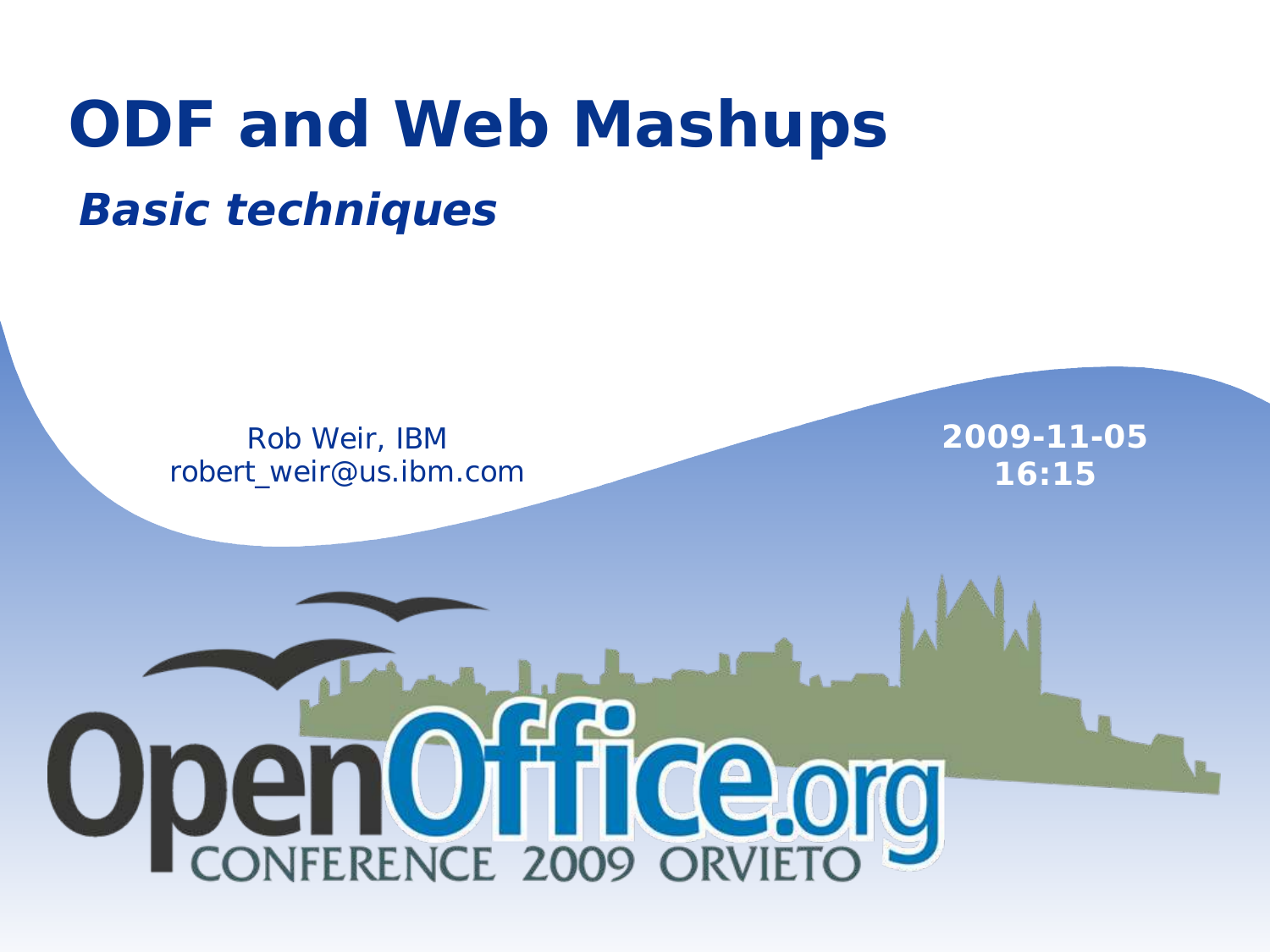# **Agenda**

- Why it is hard to use ODF in a web app
- Two techniques for accessing ODF on the web
	- **Atom**
	- **JSON**
- A couple of demos
- Some areas for exploration.
- Note: although the examples give use ODFDOM, the same techniques could be used with other ODF libraries on other languages.

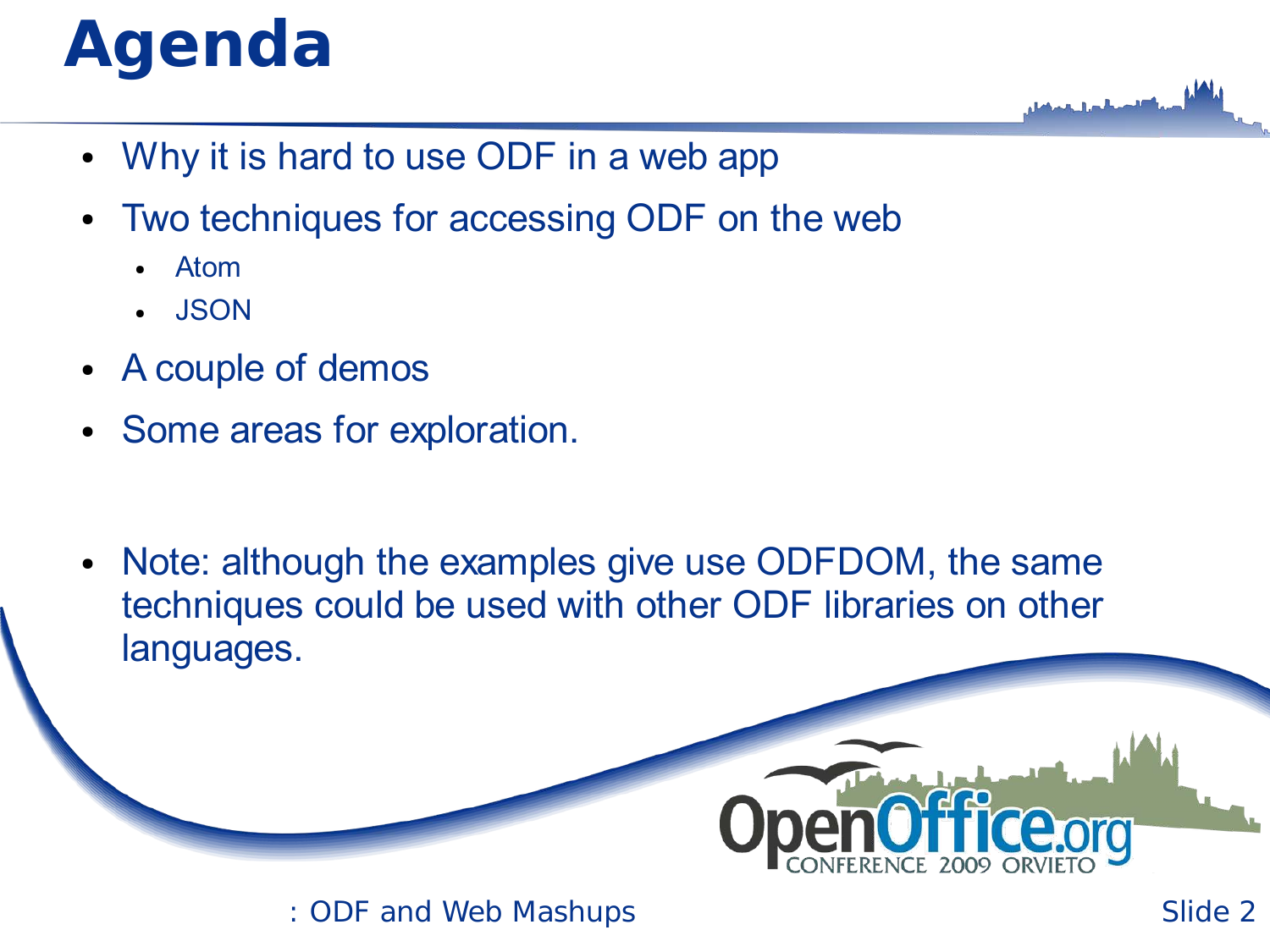## **How ODF Relates to the Web**

- Documents stored on the web, retrieved with HTTP.
- Launch platform editor
- Browser Plugins to view documents
- HTML convertors (Stellent)
- Full text indexing (Google)
- But none of these techniques allow sharing of data from ODF documents with web applications...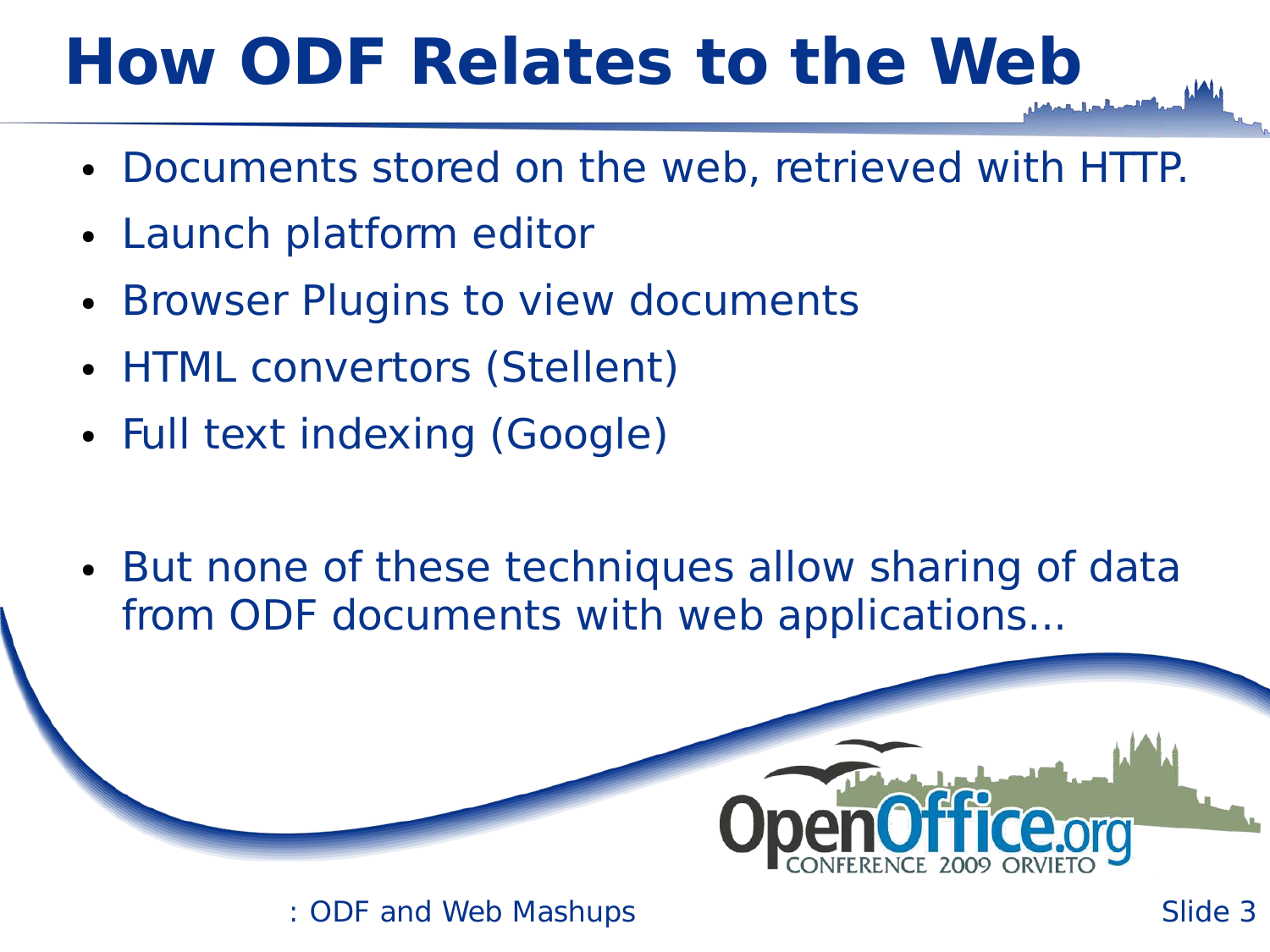# **So what is the problem?**

- ODF is XML-based, but not XML
- ODF is a ZIP-archive containing multiple XML files and associated resources (images, etc.).
- Web client's cannot get inside the ZIP given functionality provided by HTML/CSS/ JavaScript, etc.
- Could get around this with Java applets or ActiveX, but that has security implications and is not as portable.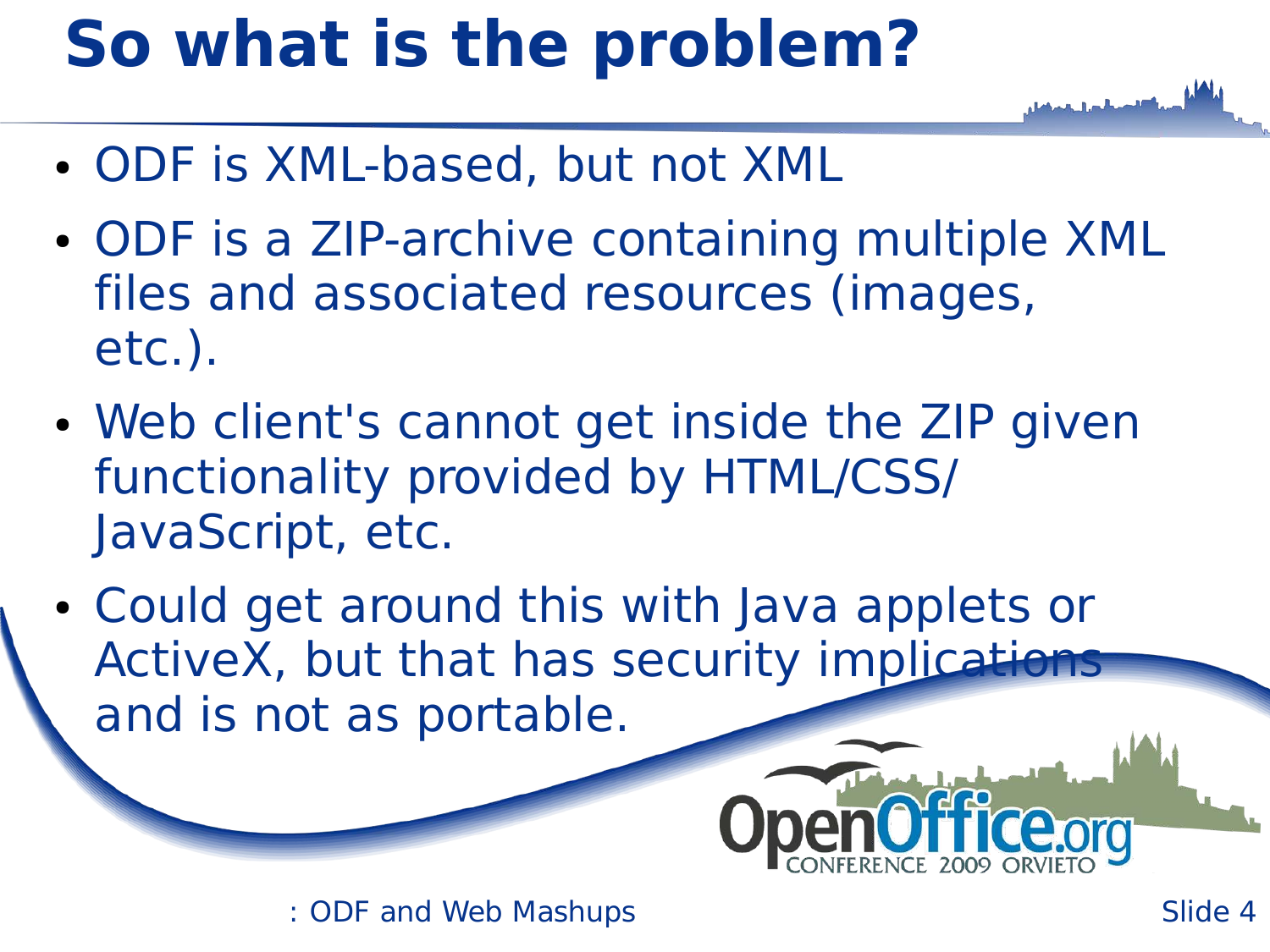### **Two Approaches**

- Convert ODF to Atom
- Convert ODF to JSON
- Small, fast, on-the-fly transformations from ODF to standard formats that are broadly consumable on the web.

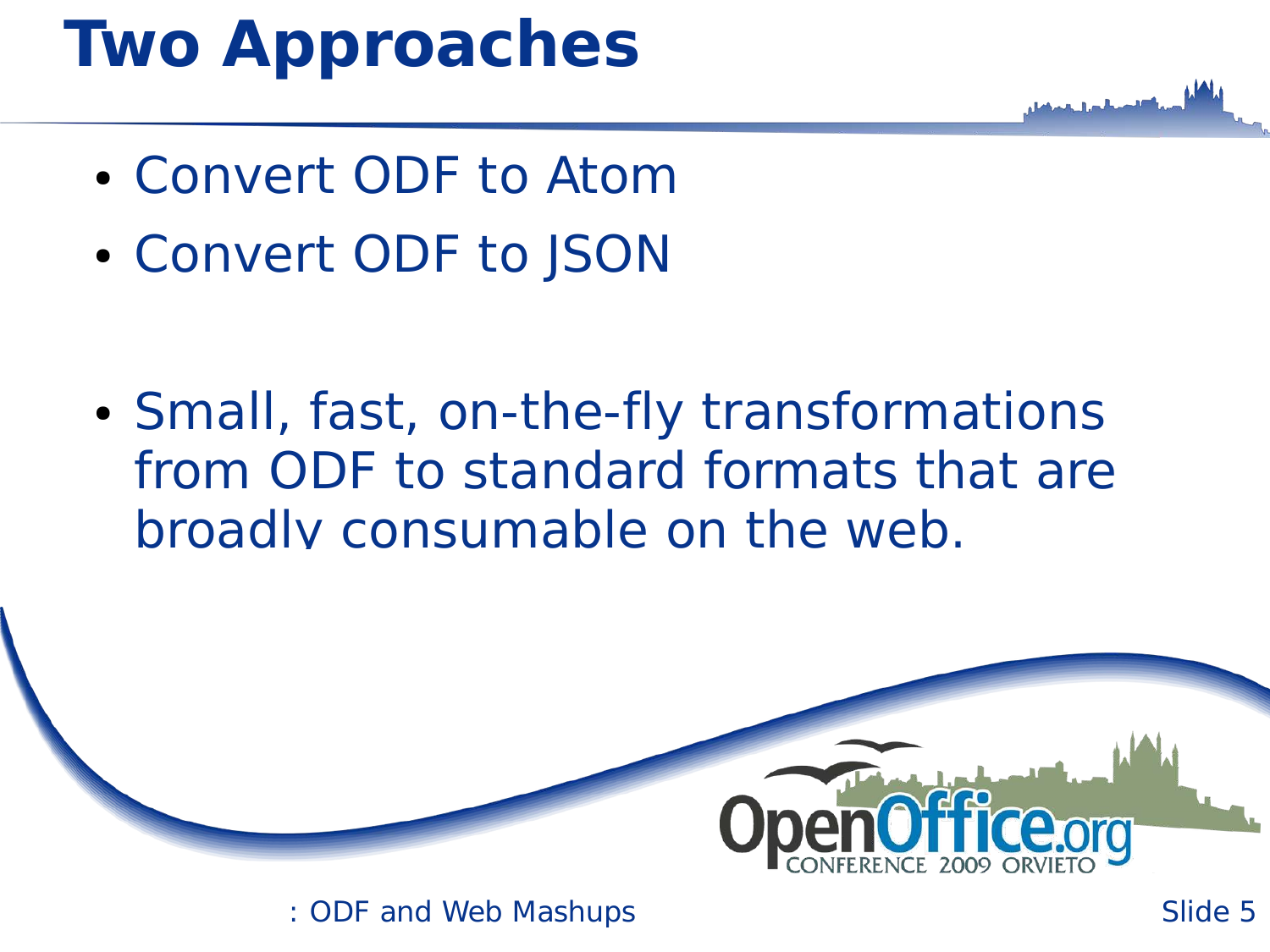# **Atom Syndication Format**

- Created in 2003, goal was:
	- "100% vendor neutral,
	- implemented by everybody,
	- freely extensible by anybody, and
	- cleanly and thoroughly specified."
- IETF RFC 4287 (2005)
- Successor/rival of RSS
- Generally used for blog, podcast and similar feeds.
- But has some broader uses as well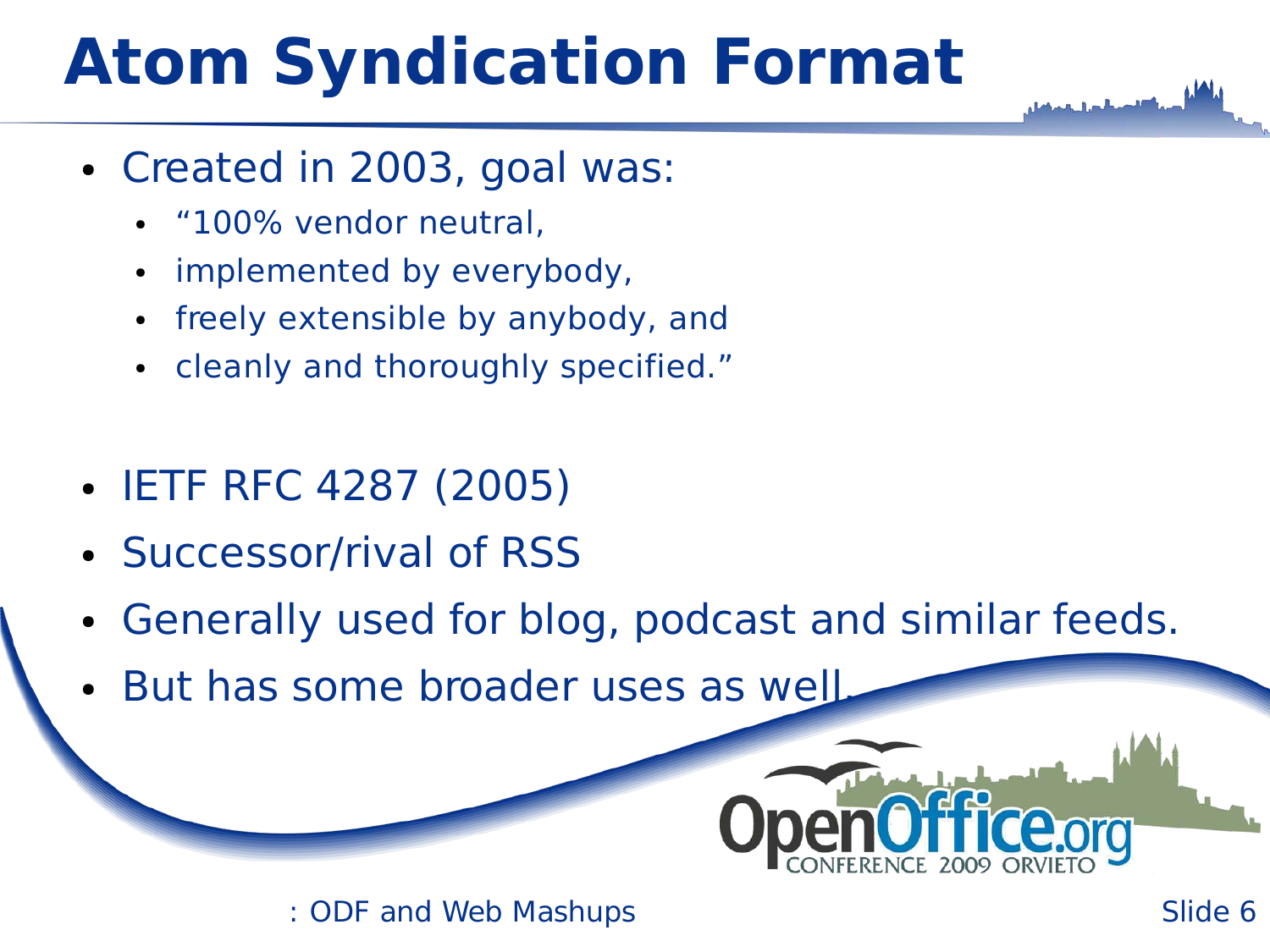#### **Basic Structure of Atom**

<?xml version="1.0" encoding="utf-8"?>

<feed xmlns="http://www.w3.org/2005/Atom">

```
<title>Example Feed</title>
<subtitle>A subtitle.</subtitle>
<link href="http://example.org/feed/" rel="self" />
<link href="http://example.org/" />
<id>urn:uuid:60a76c80-d399-11d9-b91C-0003939e0af6</id>
<updated>2003-12-13T18:30:02Z</updated>
<author>
       <name>John Doe</name>
       <email>johndoe@example.com</email>
</author>
<entry>
       <title>Atom-Powered Robots Run Amok</title>
        <link href="http://example.org/2003/12/13/atom03" />
        <link rel="alternate" type="text/html" href="http://example.org/2003/12/13/atom03.html"/>
        <link rel="edit" href="http://example.org/2003/12/13/atom03/edit"/>
        <id>urn:uuid:1225c695-cfb8-4ebb-aaaa-80da344efa6a</id>
        <updated>2003-12-13T18:30:02Z</updated>
       <summary>Some text.</summary>
```
 $\langle$ /entry>

</feed>

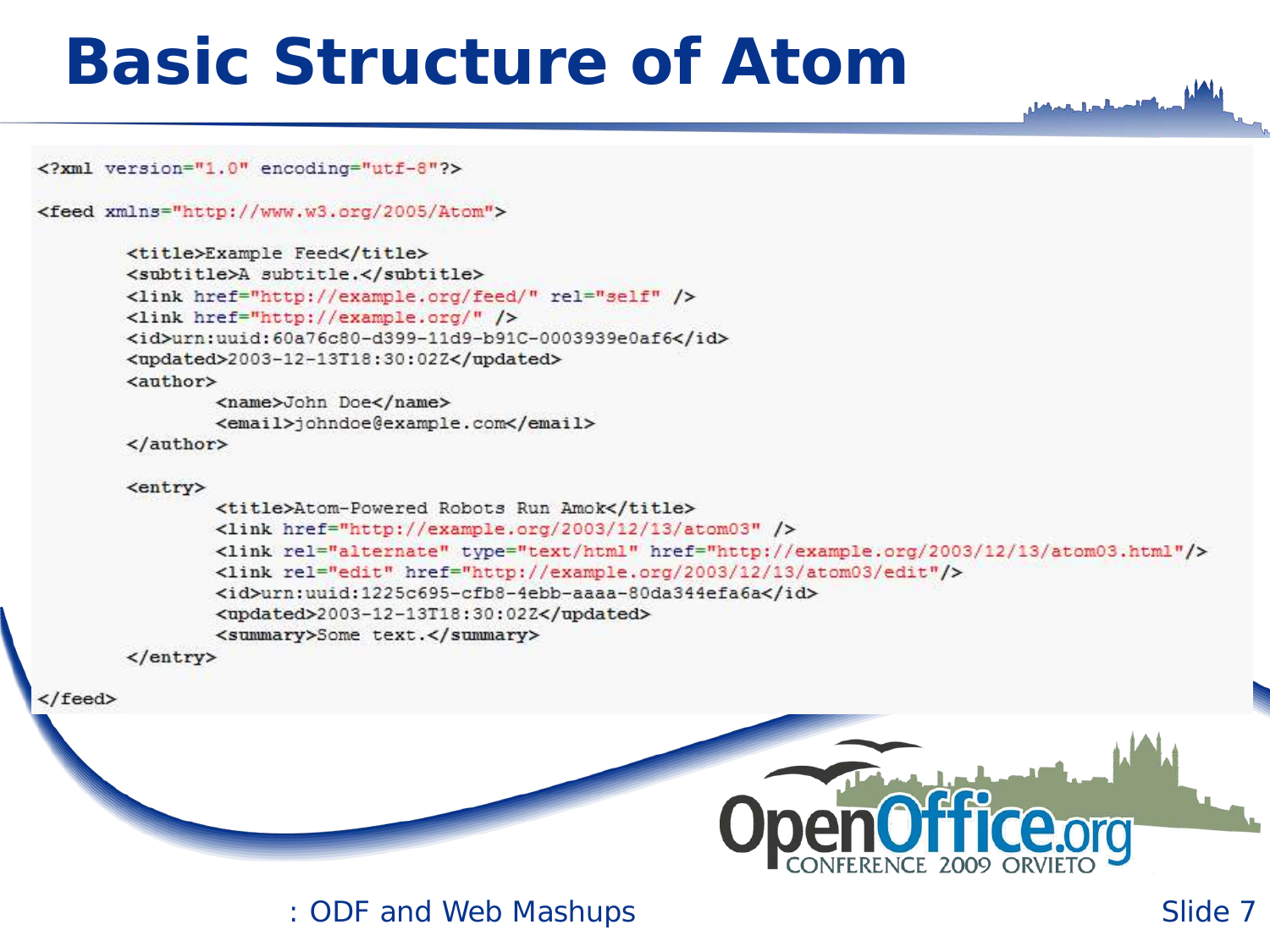## **Mapping ODF to Atom**

- $\bullet$  dc:creator  $\rightarrow$  name
- $\bullet$  dc:date  $\rightarrow$  updated
- dc:title  $\rightarrow$  title
- $\bullet$  dc:description  $\rightarrow$  summary
- $\bullet$ "dc" refers to Dublin Core Element Set

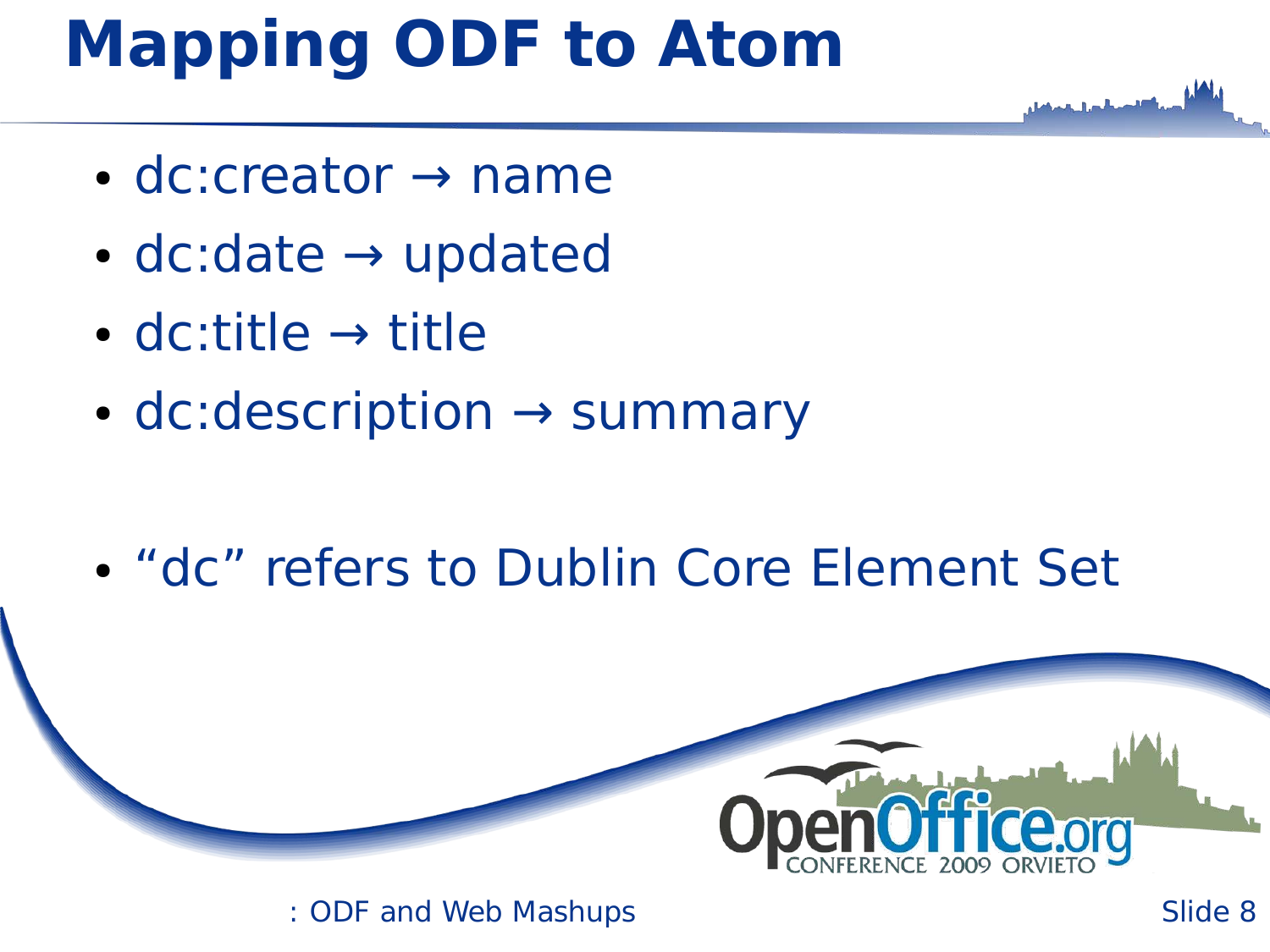# **Example: Metadata Aggregator**

- Point to a directory full of ODF docs
- Use ODFDOM to extract the metadata
- Generate an Atom feed from this information

Let's look at the code and have a demo

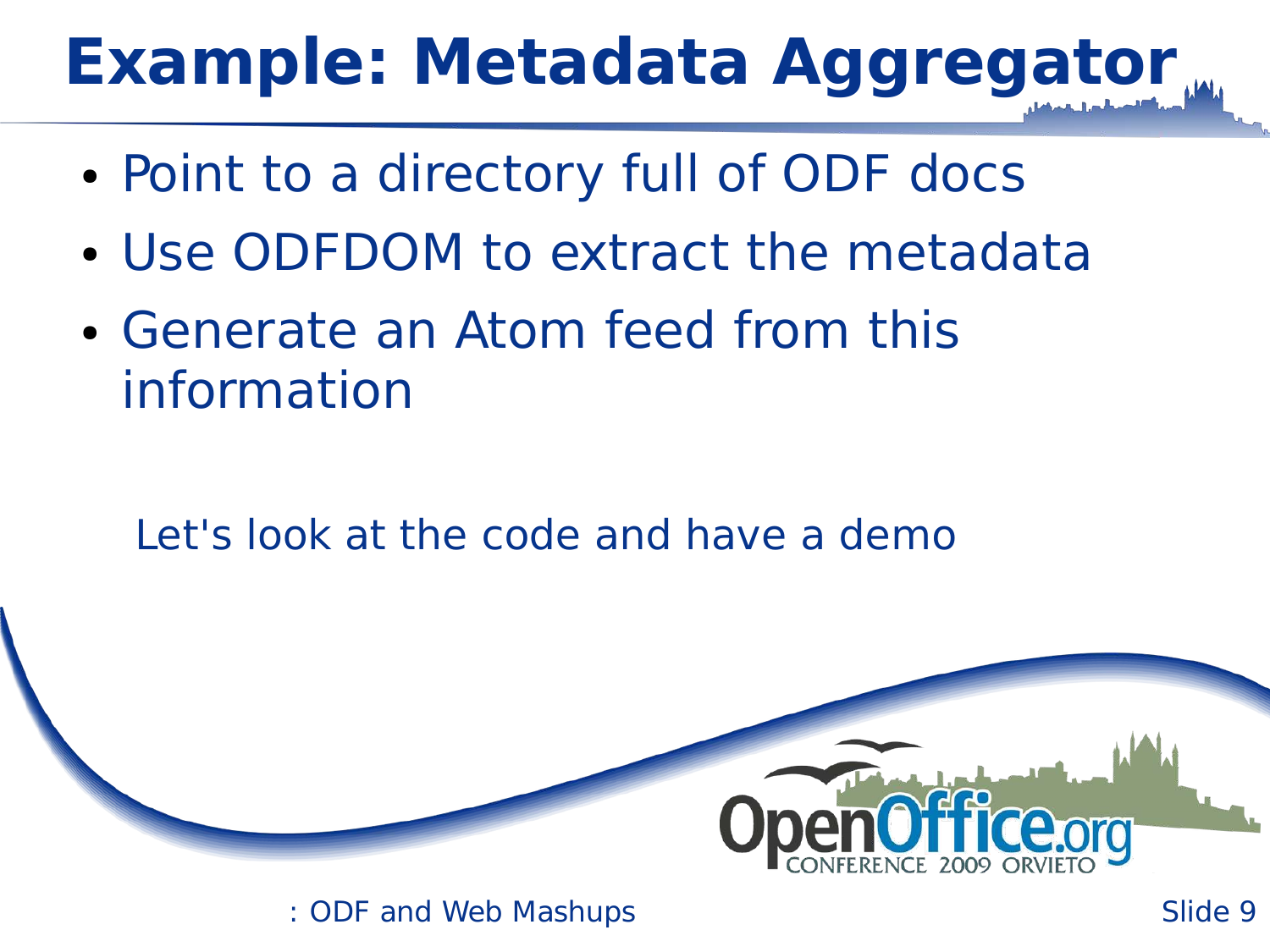### **Enhancements and Uses**

- Run on server, via a cron job
- Atom feed via a servlet call: http://foo.com/odf2atom?base=dir
- Read ODF documents from a document repository
- Apply same technique to individual documents, to publish individual slides in a presentation, or rows in a spreadsheet.
- Send updates whenever new document is uploaded to your web site
- Use TwitterFeed to publish updates to Twitter
- Use feed in IBM Mashup Center or in Yahoo Pipes
- Scan incoming attachments, extract them and add to personal feed of incoming documents
- Can help with widespread problem of two metadata views, that are unsynched, the intrinsic metadata in the document versus the metadata tracked by the content manager.

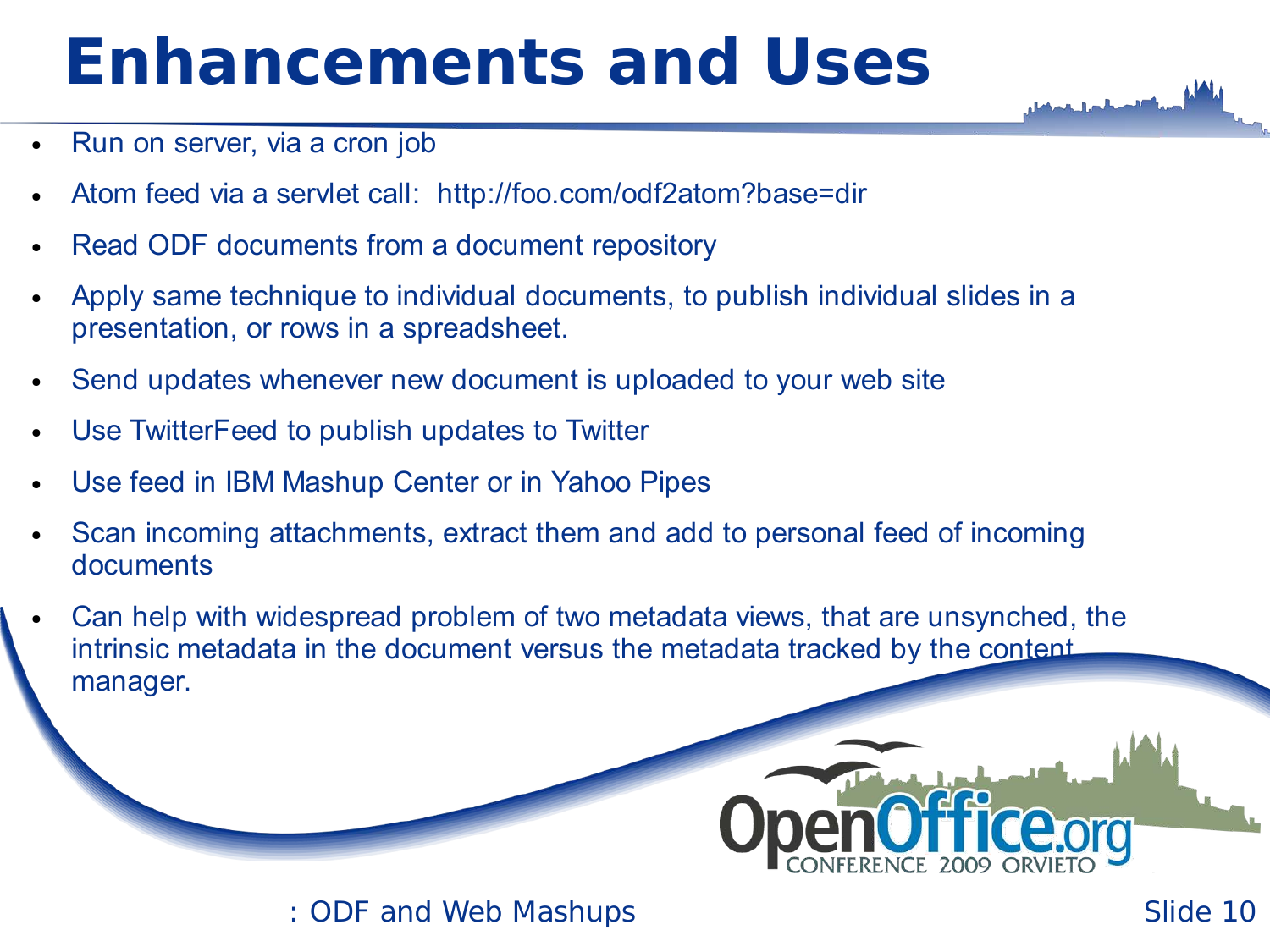# **JSON JavaScript Object Notation**

- IETF 4627 (2006)
- Alternative to XML for an interchange data format.
- Is a subset of JavaScript's data declaration syntax.
- Can be very easily consumed by JavaScript applications via call to eval(), but can also be used by other languages, via libraries.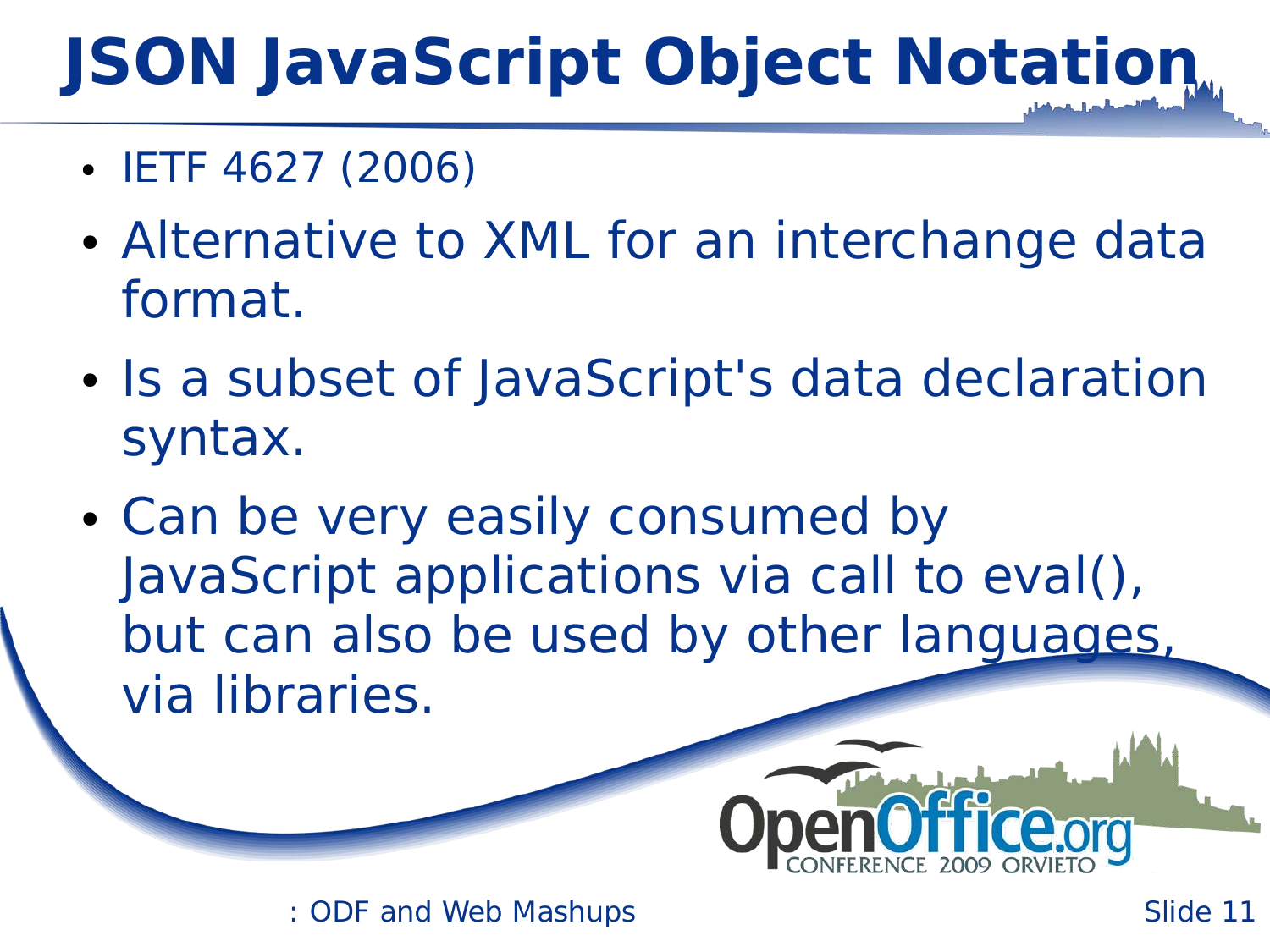# **JSON Example**

```
鹰
     "firstName": "John",
     "lastName": "Smith",
     "address": {
         "streetAddress": "21 2nd Street",
         "city": "New York",
         "state": "NY",
         "postalCode": "10021"
     T_{\rm eff}"phoneNumbers": [
           "type": "home", "number": "212 555-1234" },
          { "type": "fax", "number": "646 555-4567" }
```
: ODF and Web Mashups Slide 12

Ceorg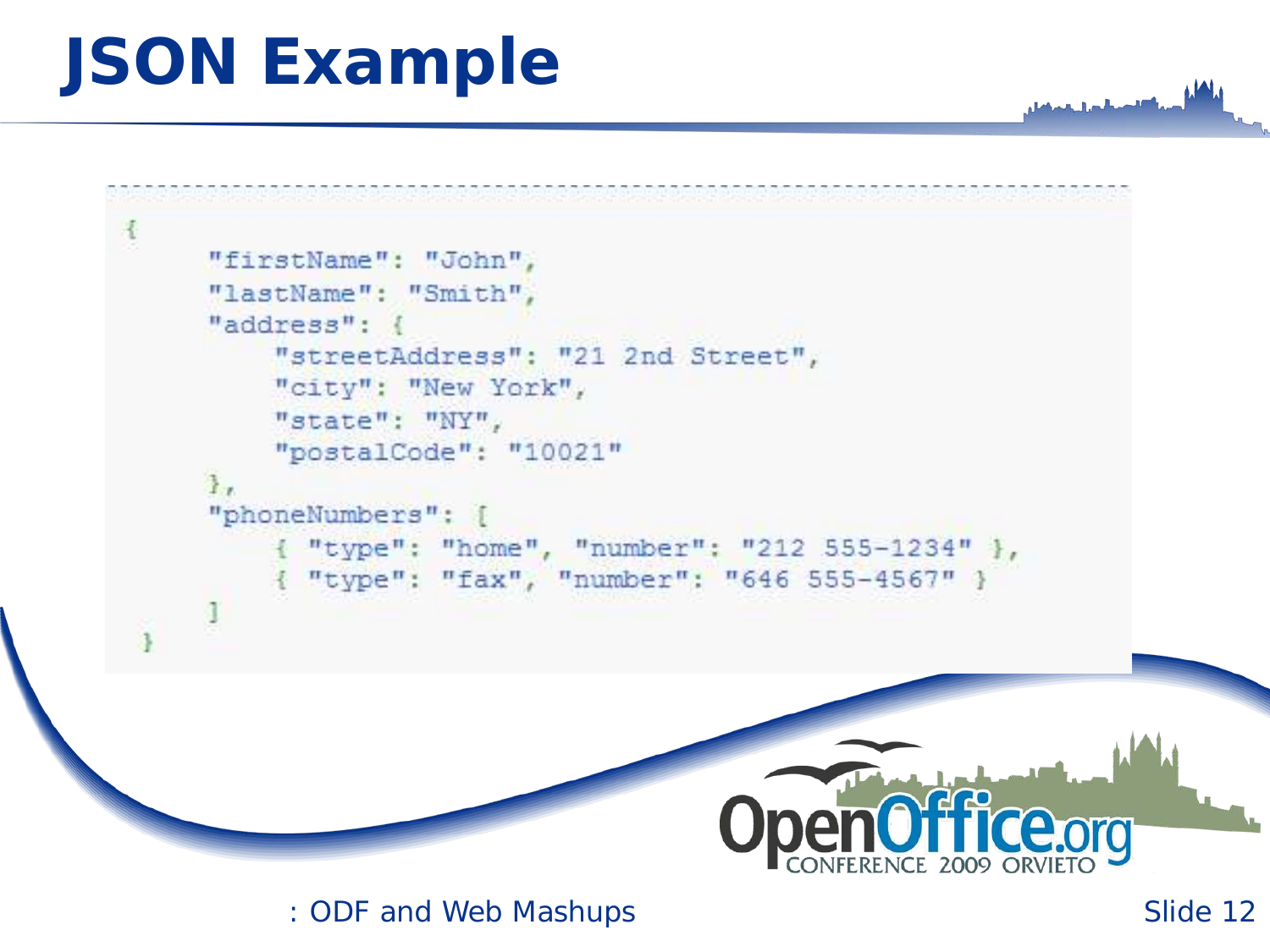# **Example: Spreadsheet Publisher**

- Start with a spreadsheet with rows of records.
- First row is treated as the header row and used as labels.
- We then iterate over remaining rows, writing a subobject for each row.
- End result is a JSON object representing the spreadsheet.

Let's look at the code and have a demo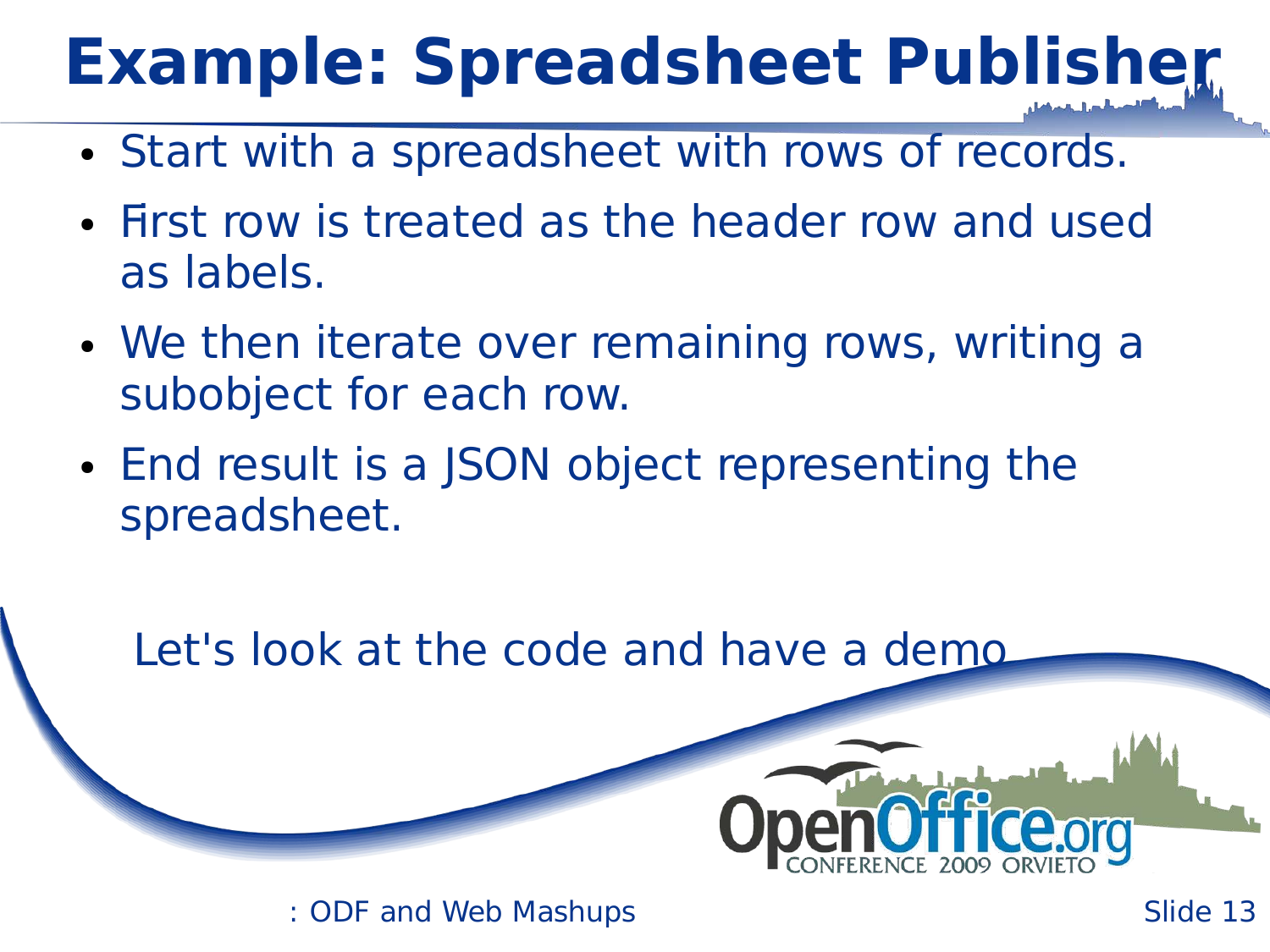- "Same origin" security restrictions require that the HTML page using the JSON object be in the same domain as the domain of the server hosting the JSON object.
- Can get around this somewhat with frames, but this then gets you into cross-frame scripting issues.

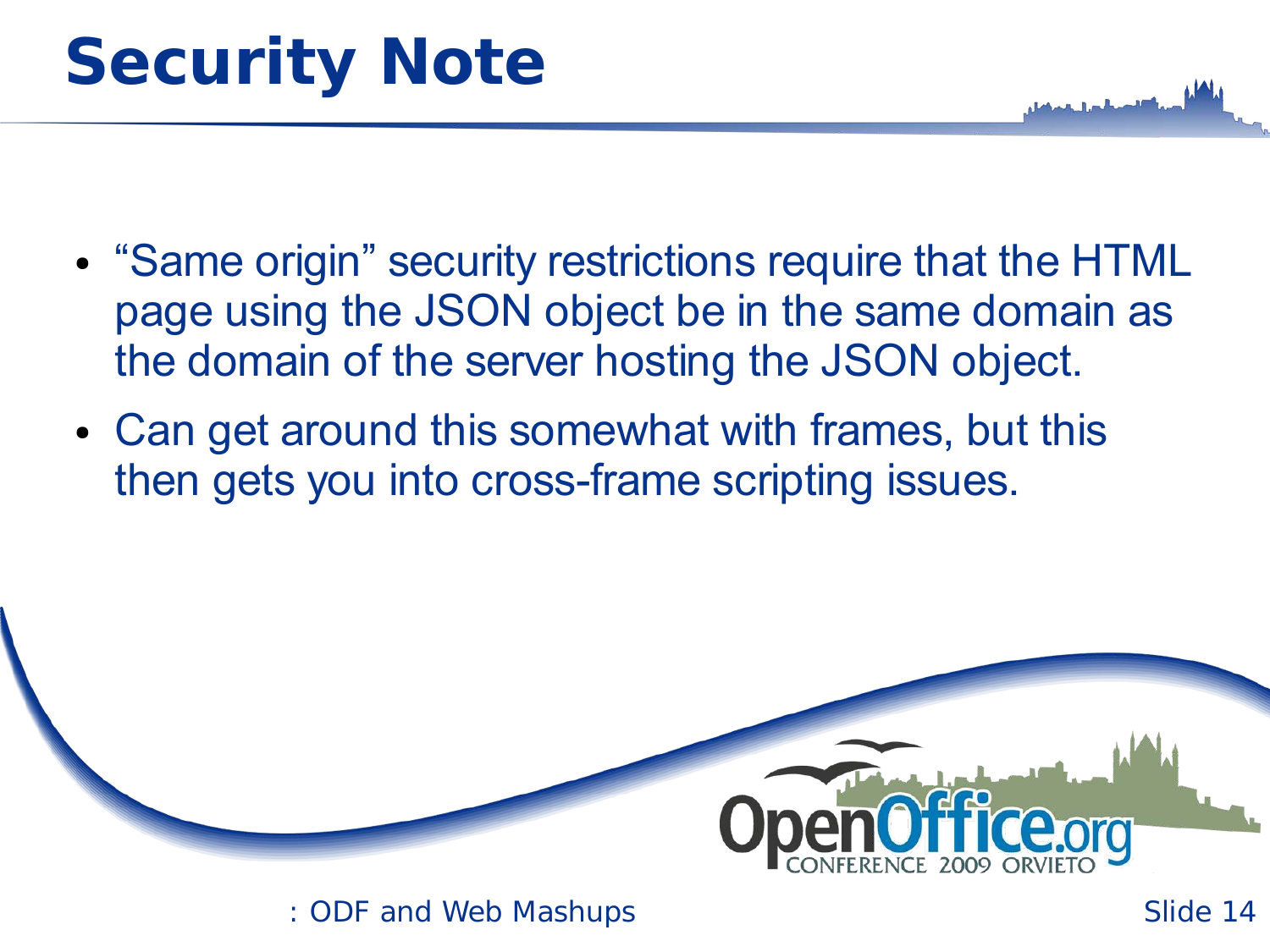#### **Enhancements and Uses**

- Run on server, via a cron job
- JSON == a servlet call: http://foo.com/json?doc=foo.ods
- Could be used to aggregate data across documents
- **Great for mashups** 
	- Identify a column as a location value, use Google Maps API to geocode and place marker on a map.
- Can we go in the other direction?
	- $\text{ODS} \rightarrow \text{JSON} \rightarrow \text{Interactive modifications} \rightarrow \text{JSON}$
	- Would be a killer feature. Let's do it!